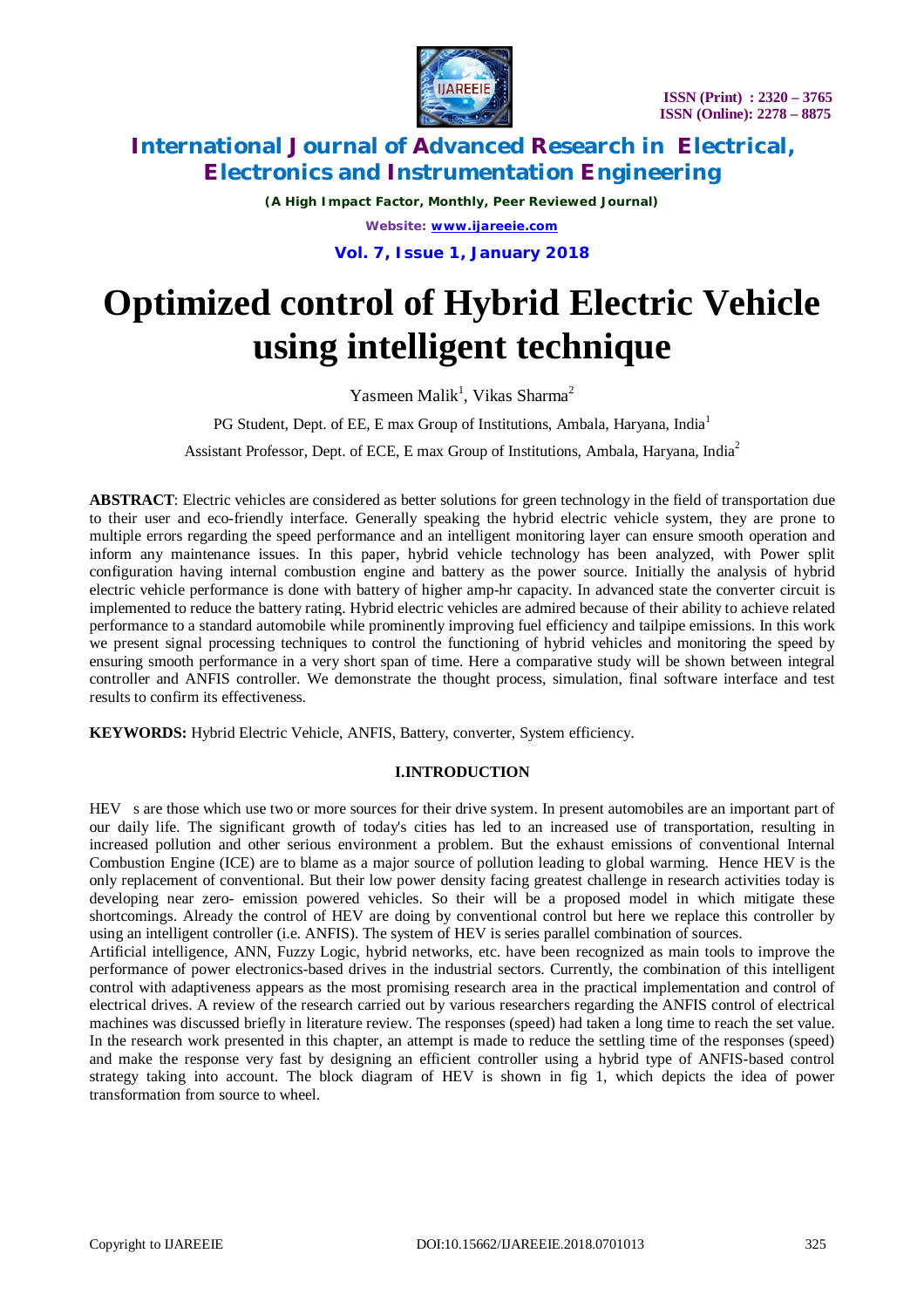

*(A High Impact Factor, Monthly, Peer Reviewed Journal)*

*Website: [www.ijareeie.com](http://www.ijareeie.com)*

### **Vol. 7, Issue 1, January 2018**



Fig 1 Block diagram of series parallel HEV

### **II.SYSTEM MODEL**

In this section, the model of series parallel HEV powertrain parts is presented. In following sections, first in part A, the HEV powertrain architecture, and then in parts B to D the models of each part of vehicle, that will be used in our simulation, are briefly explained.

**A. Parallel Hybrid Electric Vehicle Architecture** Fig. 2 presents the block diagram of a HEV powertrain with an electrical machine and an ICE that are combined together to drive the vehicle [3]. The electrical machine works as generator when the state of charge (SOC) of batteries is low and there is need to charge the batteries, and works as motor when a torque is needed for driving the vehicle. The controller, designed by neuro-fuzzy method, controls the engine by changing the throttle angle in order to produce the required torque. The torque requested from electric motor is calculated by subtracting the real engine output torque, from the desired torque at any time.



Fig 2 Simulink model of series parallel HEV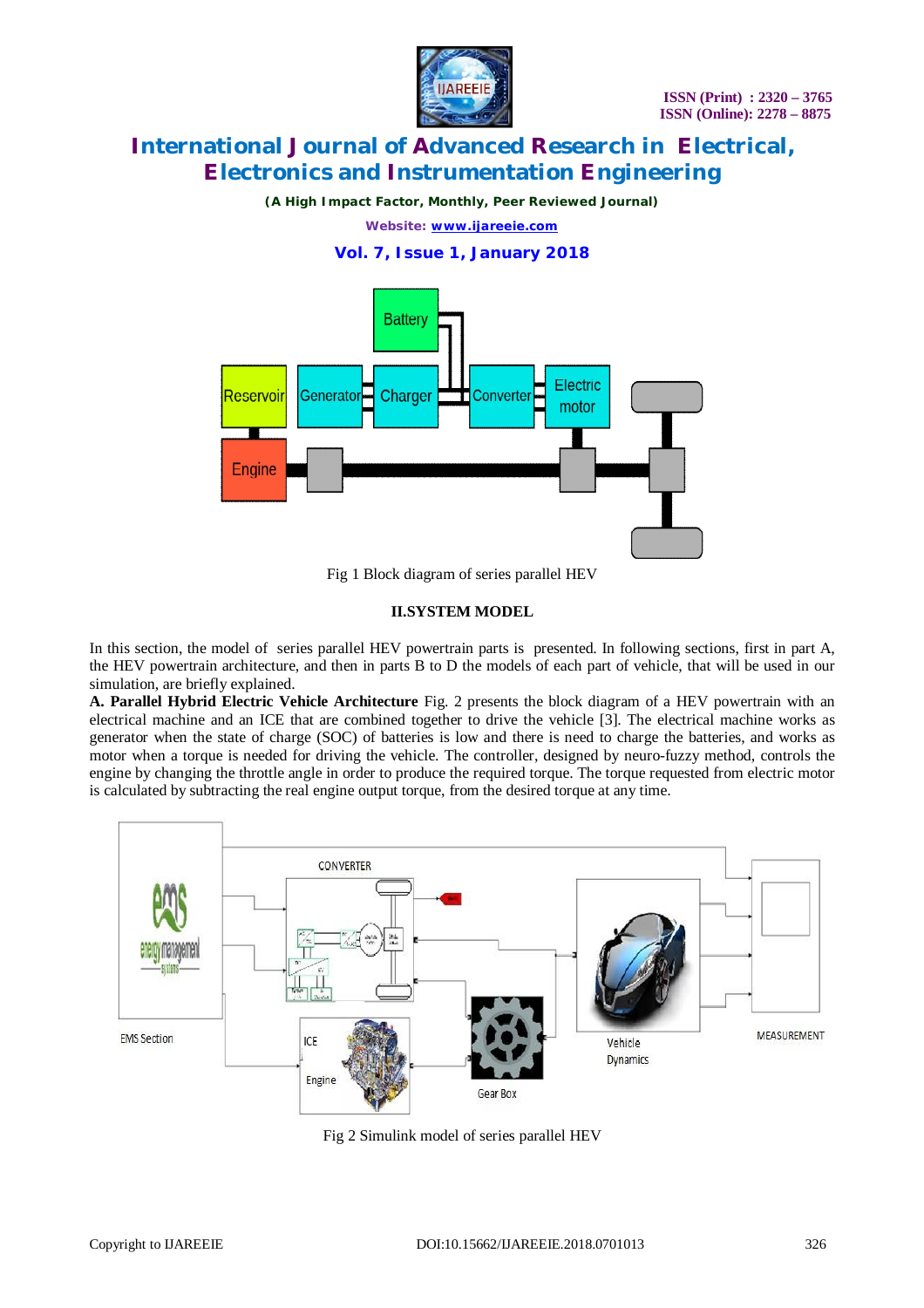

*(A High Impact Factor, Monthly, Peer Reviewed Journal)*

*Website: [www.ijareeie.com](http://www.ijareeie.com)*

### **Vol. 7, Issue 1, January 2018**

#### **B. Engine Dynamic Model**

We use a simple model of engine introduced in [4]. This model includes a two-state dynamic model, whose output is the ICE torque. The states of the model are the speed of engine and the manifold pressure. It should be noted that SOC is a function of current and temperature and can be estimated with variety of methods. In this paper, we use Amperehour counting technique for calculating the SOC [7].

#### **C. Electric Motor and its Controller Model**

We use an electric motor and its controller model, which has been defined in ADVISOR 2002 software [8]. In this software, the losses in the electric motor and its controller as well as the rotor inertia, and the dependency of speed to the toque have been considered. Motor controller ensures that the maximum motor current is not exceeded and that the electric motor is not working when it is not needed [9].

#### **D. ANFIS Design**

The designing of ANFIS controller is shown below in fig 3 constitute in five layers. It is a neural network based adaptive controller, which sense like human brain. This is an intelligent controller which only mimics the training of PID controller



Fig 3 ANFIS modelling Structure

#### **III. PROBLEM FORMULATION**

This paper shows a multi-domain simulation of a HEV power train based on SimPowerSystems and SimDriveline. The HEV power train is of the series-parallel type, such as the one found in the Toyota Prius car [18]. This HEV has two kinds of motive power sources: an electric motor and an internal combustion engine (ICE), in order to increase the drive train efficiency and reduce air pollution. It combines the advantages of the electric motor drive (no pollution and high available power at low speed) and the advantages of an internal combustion engine (high dynamic performance and low pollution at high speeds). The Electrical Subsystem is composed of four parts: The electrical motor, the generator, the battery, and the DC/DC converter.

The electrical motor is a 450 Vdc, 50 kW interior Permanent Magnet Synchronous Machine with the associated drive . This motor has 8 pole and the magnets are buried. A flux weakening vector control is used to achieve a maximum motor speed of 6 000 rpm.

The generator is a 450 Vdc, 2 pole, 30 kW PMSM with the associated drive. A vector control is used to achieve a maximum motor speed of 13000 rpm. The battery is a 6.5 Ah, 200 Vdc, 21 kW Nickel-Metal-Hydride battery.

The DC/DC converter (boost type) is voltage-regulated. The DC/DC converter adapts the low voltage of the battery (200 V) to the DC bus which feeds the AC motor at a voltage of 500 V.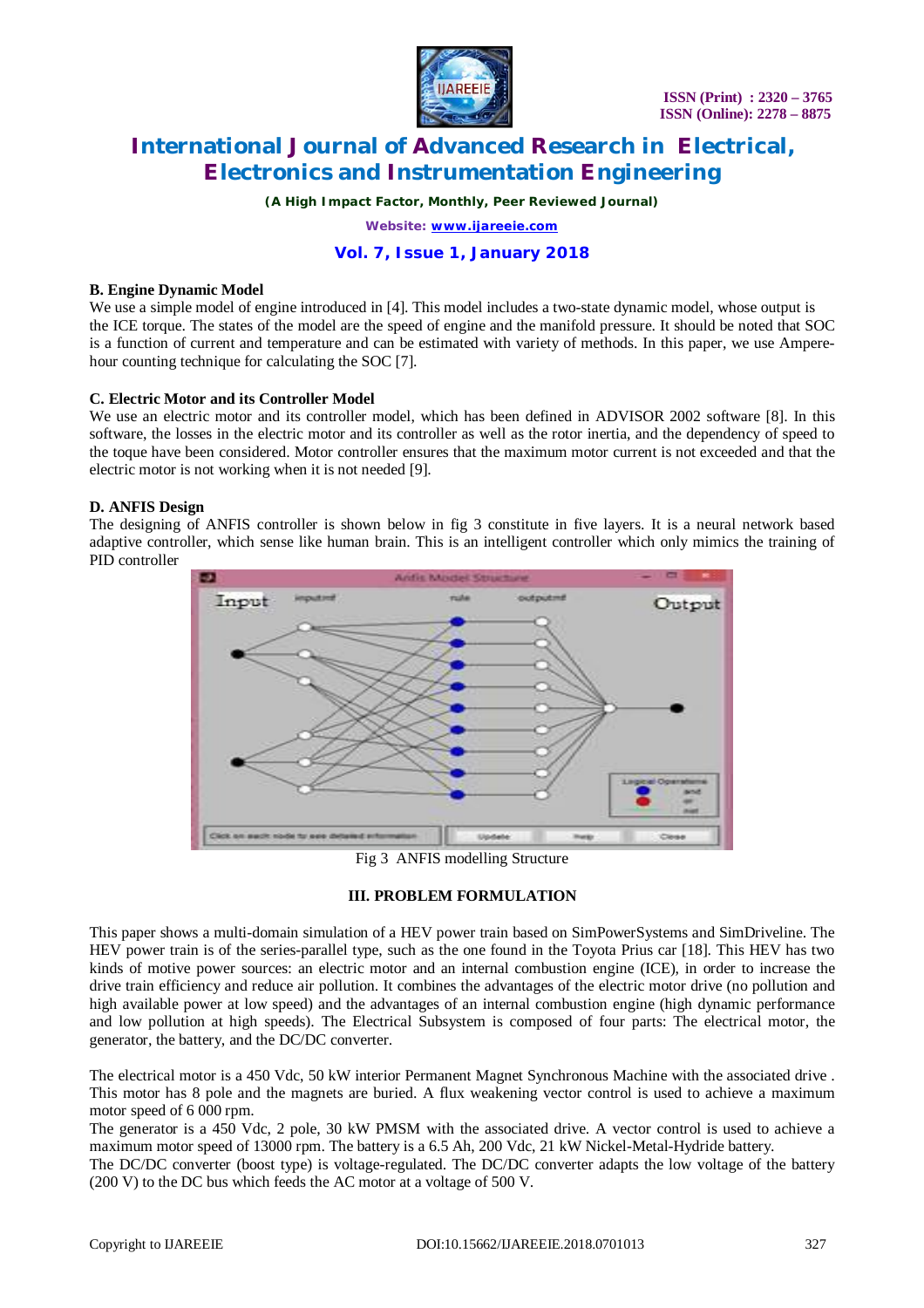

*(A High Impact Factor, Monthly, Peer Reviewed Journal)*

*Website: [www.ijareeie.com](http://www.ijareeie.com)*

### **Vol. 7, Issue 1, January 2018**

The Planetary Gear Subsystem models the power split device. It uses a planetary device, which transmits the mechanical motive force from the engine, the motor and the generator by allocating and combining them. The Hybrid Management System controls the reference power of the electrical motor by splitting the power demand as a function of the available power of the battery and the generator. The required generator power is achieved by controlling the generator torque and the ICE speed.

#### **IV. SIMULATION RESULT AND DISCUSSION**

The section shows different operating modes of the HEV over one complete cycle: accelerating, cruising, recharging the battery while accelerating and regenerative braking. Start the simulation. It should run for about one minute when you use the accelerator mode. You can see that the HEV speed starts from 0 km/h and reaches 73 km/h at 14 s, and finally decreases to 61 km/h at 16 s. This result is obtained by maintaining the accelerator pedal constant to 70% for the first 4 s, and to 10% for the next 4 s when the pedal is released, then to 85% when the pedal is pushed again for 5 s and finally sets to -70% (braking) until the end of the simulation. Open the scope Car in the main system. The following explains what happens when the HEV is moving and the stator current after the implementation of ANFIS is shown in fig 4.



Fig 4 Stator current incorporated with ANFIS

At  $t = 0$  s, the HEV is stopped and the driver pushes the accelerator pedal to 70%. As long as the required power is lower than 12 kW, the HEV moves using only the electric motor power fed by the battery. The generator and the ICE provide no power.

At  $t = 1.4$  s, the required power becomes greater than 12 kW triggering the hybrid mode. In this case, the HEV power comes from the ICE and the battery (via the motor). The motor is fed by the battery and also by the generator. In the planetary gear, the ICE is connected to the carrier gear, the generator to the sun gear and the motor and transmission to the ring gear. The ICE power is split to the sun and the ring. This operating mode corresponds to acceleration of rotor current shown in fig 5.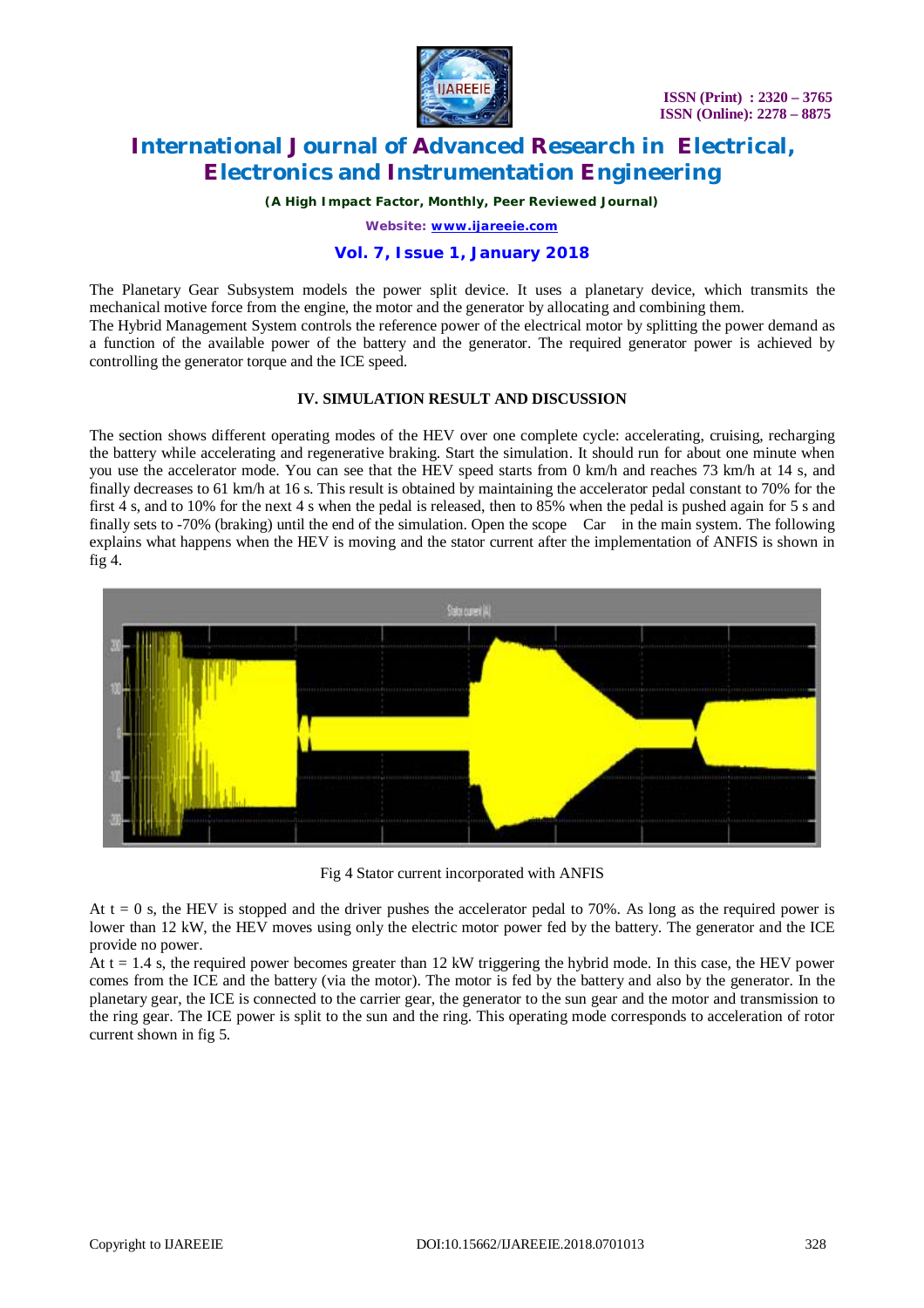

*(A High Impact Factor, Monthly, Peer Reviewed Journal)*

*Website: [www.ijareeie.com](http://www.ijareeie.com)*

### **Vol. 7, Issue 1, January 2018**



#### Fig 5 Rotor current



Fig 6 Torque development with ANFIS controller

At  $t = 4$  s, the accelerator pedal is released to 10% (cruising mode). The ICE cannot decrease its power instantaneously; therefore the battery absorbs the generator power in order to reduce the required torque.

At  $t = 4.4$  s, the generator is completely stopped. The required electrical power is only provided by the battery.

At  $t = 8$  s, the accelerator pedal is pushed to 85%. The ICE is restarted to provide the extra required power. The total electrical power (generator and battery) cannot reach the required power due to the generator-ICE assembly response time. Hence the measured drive torque is not equal to the reference.

At  $t = 8.7$  s, the measured torque reaches the reference. The generator provides the maximum power.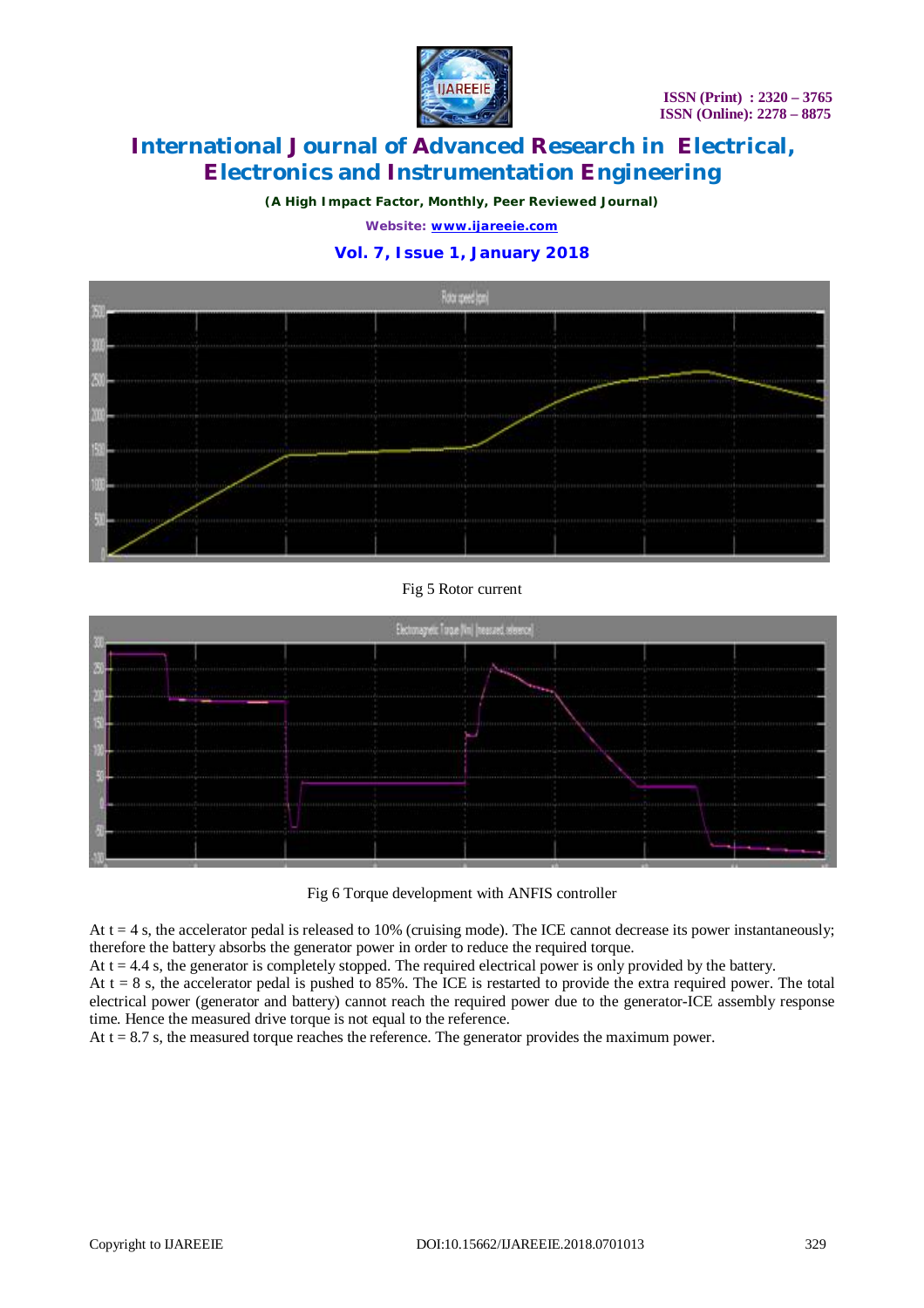

*(A High Impact Factor, Monthly, Peer Reviewed Journal)*

*Website: [www.ijareeie.com](http://www.ijareeie.com)*

### **Vol. 7, Issue 1, January 2018**



Fig 7 ICE measured and reference power

At  $t = 10$  s, the battery SOC becomes lower than 40% (it was initialised to 41.53 % at the beginning of the simulation) therefore the battery needs to be recharged. The generator shares its power between the battery and the motor. You can observe that the battery power becomes negative. It means that the battery receives power from the generator and recharges while the HEV is accelerating. At this moment, the required torque cannot be met anymore because the electric motor reduces its power demand to recharge the battery.

At  $t = 13$  s, the accelerator pedal is set to -70% (regenerative braking is simulated). This is done by switching off the generator (the generator power takes 0.5 s to decrease to zero) and by ordering the motor to act as a generator driven by the vehicle s wheels. The kinetic energy of the HEV is transformed as electrical energy which is stored in the battery. For this pedal position, the required torque of -250 Nm cannot be reached because the battery can only absorb 21 kW of energy.

At  $t = 13.5$  s, the generator power is completely stopped.

Some interesting observations can be made in each scope. During the whole simulation, you can observe the DC bus voltage of the electrical system well regulated at 500 V. In the planetary gear subsystem, you can observe that the Willis relation is equal to -2.6 and the power law of the planetary gear is equal to 0 during the whole simulation.



Fig 8 Generator Power and Battery output power

#### **V. CONCLUSION AND FUTURE SCOPE**

In this paper we presented a method for controlling HEVs in order to find an optimal solution between minimizing fuel consumption, maximizing vehicle torque, and minimizing exhaust emissions. For this reason, an ANFIS controller was